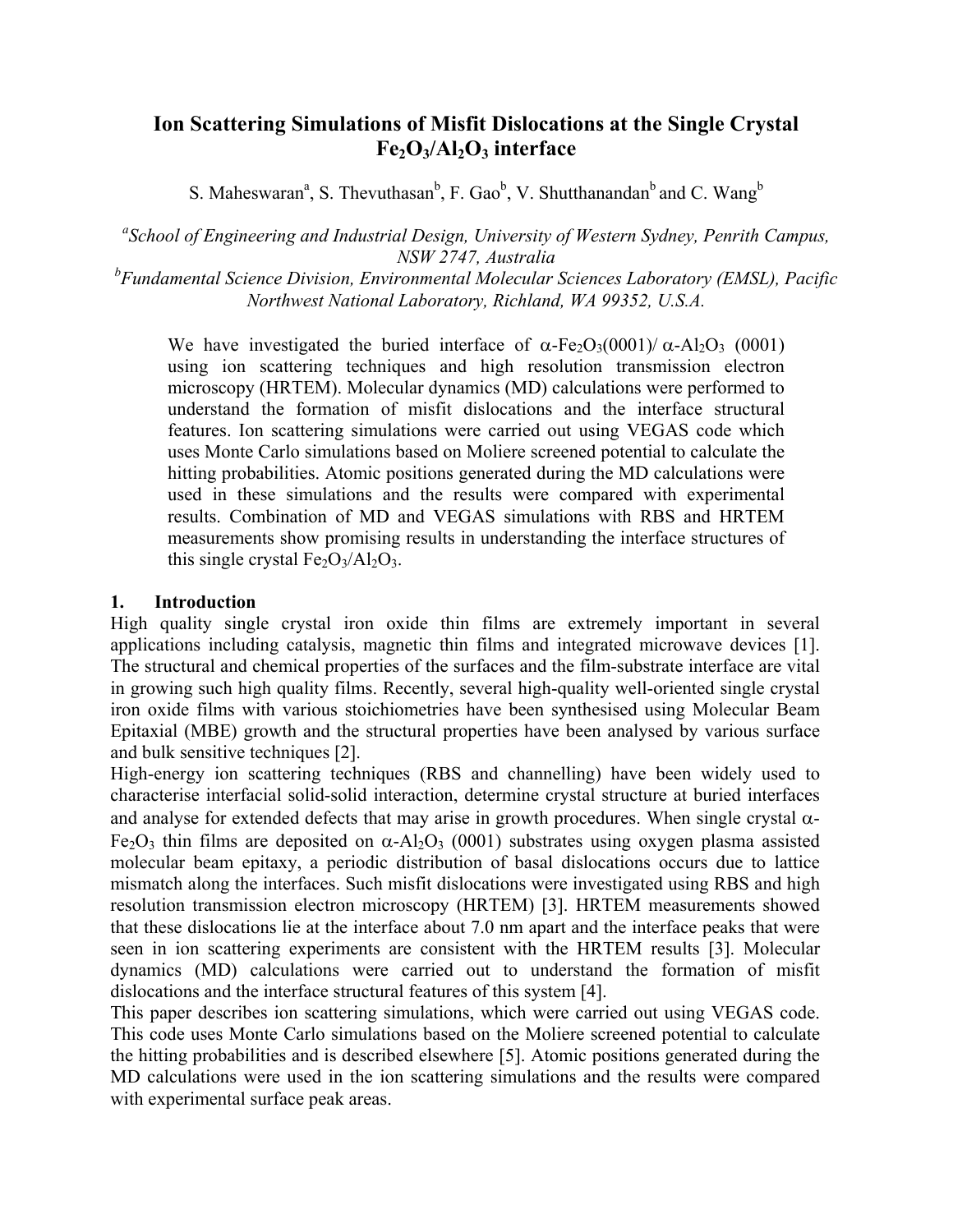#### **2. Results of Ion Scattering Simulations and Discussion**

The relaxed cluster, which has been generated in the one-dimensional MD calculations, contained a very large number of atoms. The current VEGAS code can handle only up to 2200 atoms in a cluster. The big cluster around one dislocation has been divided into a number of small clusters for ion scattering simulations. Such a small cluster before and after relaxation (results of MD calculations) is shown in Figure 1.

We have used atomic positions of such small crystal clusters generated by MD calculations in VEGAS code with appropriate boundary conditions and obtained hitting probabilities. Figure 2 (a) shows the displacement of a particular atomic row from its original position. The hitting probability of an incident ion due to that particular atomic row (marked by arrow) is shown in Figure 2 (b). The hitting probability of an incident ion initially decreases from one at the surface and increases again at the interface due to rearrangement of atoms. The hitting probability of an incident ion due to substrate atoms is high at the interface and then decreases systematically as expected.



Fig.1: Position of atoms in a small cluster (a) before and (b) after relaxation (from MD calculations). The black and grey dots represent Fe and Al atoms respectively. Bending of atomic rows at the interface is clearly visible.



Fig 2: (a) Displacement of Fe and Al atoms at the interface of a particular row indicated by an arrow in Figure 1. (b) Calculated hitting probability of an incident ion due to Fe and Al atoms from the ion scattering simulations. The shaded and unshaded circles represent Fe and Al atoms respectively.